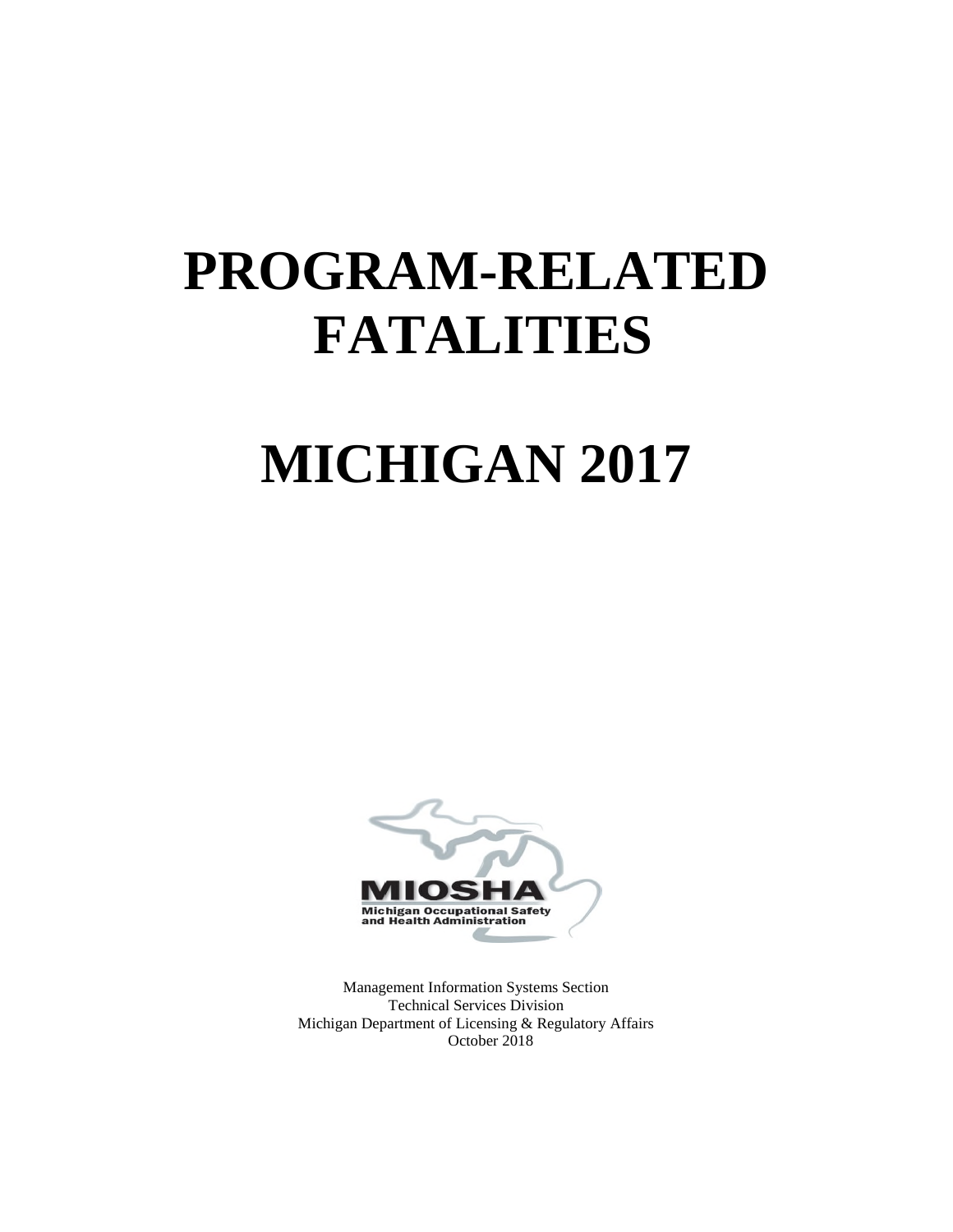# **TABLE OF CONTENTS**

| <b>CHARTS</b>                                                               |  |
|-----------------------------------------------------------------------------|--|
|                                                                             |  |
| <b>TABLES</b>                                                               |  |
|                                                                             |  |
|                                                                             |  |
|                                                                             |  |
|                                                                             |  |
|                                                                             |  |
| TABLE 6 PROGRAM-RELATED FATALITIES BY INDUSTRY GROUPS AND DAY OF THE WEEK10 |  |
| TABLE 7 PROGRAM-RELATED FATALITIES BY COUNTY OF OCCURRENCE  11              |  |
|                                                                             |  |
| PROGRAM-RELATED FATALITY INCIDENTS BRIEF DESCRIPTIONS OF CASES BY INDUSTRY  |  |
|                                                                             |  |
|                                                                             |  |
|                                                                             |  |
|                                                                             |  |
|                                                                             |  |
| ADMINISTRATIVE & SUPPORT & WASTE MANAGEMENT & REMEDIATION SERVICES 16       |  |
|                                                                             |  |
|                                                                             |  |
|                                                                             |  |
|                                                                             |  |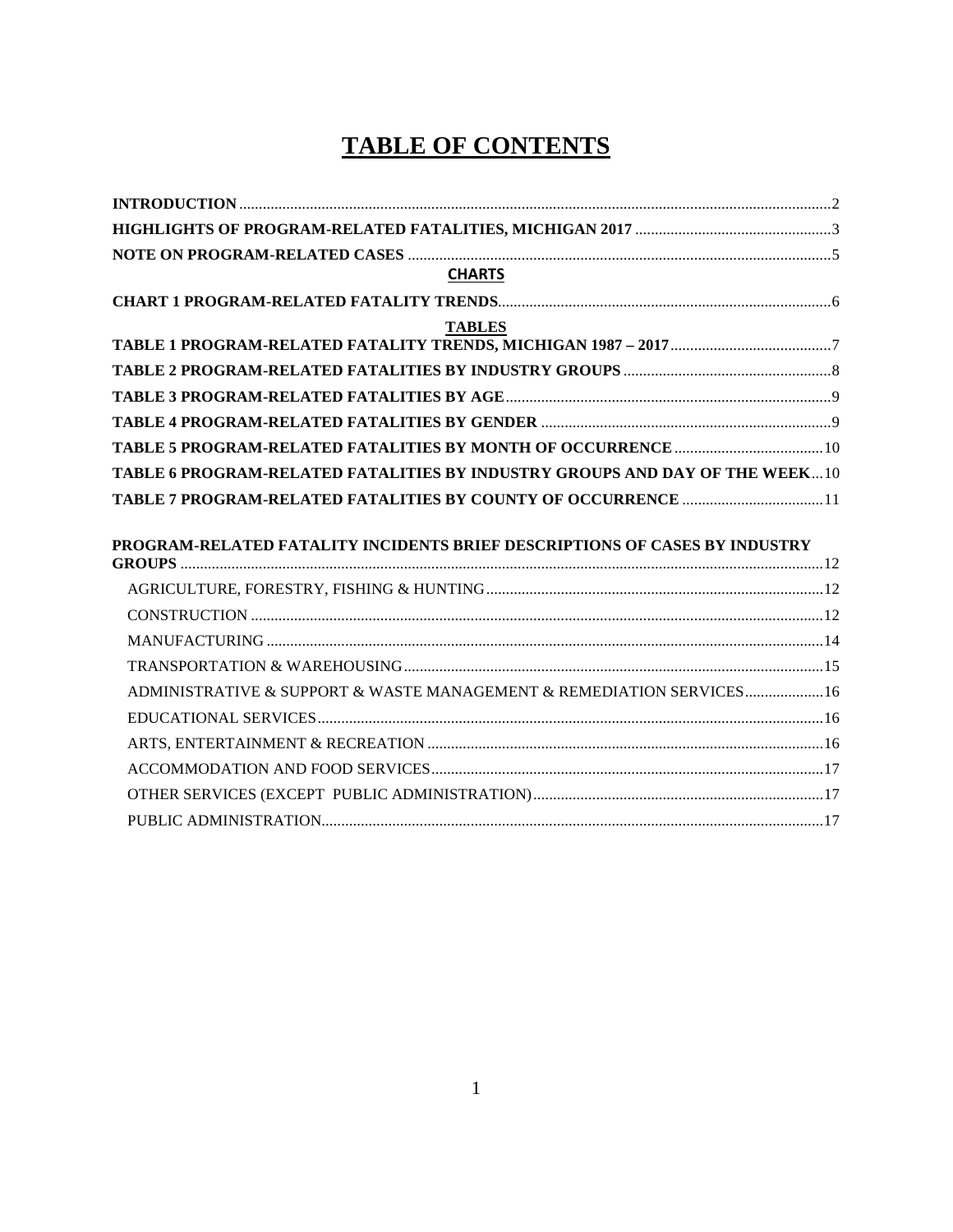# <span id="page-2-1"></span>**INTRODUCTION**

<span id="page-2-0"></span>In 2017, Michigan reported 39 Program-Related fatalities. Program-Related fatalities in Michigan are recorded and tabulated by the Management Information Systems Section (MISS), Michigan Occupational Safety and Health Administration (MIOSHA), Michigan Department of Licensing and Regulatory Affairs (LARA). This information was compiled from investigation data entered in the Occupational Safety and Health Administration's Information System (OIS). The conditions necessary for a fatal case to be Program-Related are defined in the [NOTE ON](#page-5-1)  [PROGRAM-RELATED CASES \(see Page 5\).](#page-5-1) 

The intention of this report is to promote an understanding of what constitutes a Program-Related fatality and to assist in the continued effort of preventing and reducing fatal cases. Information presented in this report may be of special interest to employers, employees, safety professionals and consultants. Any inquiries regarding this report may be addressed to:

> **Management Information Systems Section Technical Services Division Michigan Occupational Safety and Health Administration (MIOSHA) Michigan Department of Licensing & Regulatory Affairs 530 W. Allegan Street, P. O. Box 30643 Lansing, Michigan 48909-8143 Telephone (517) 284-7790**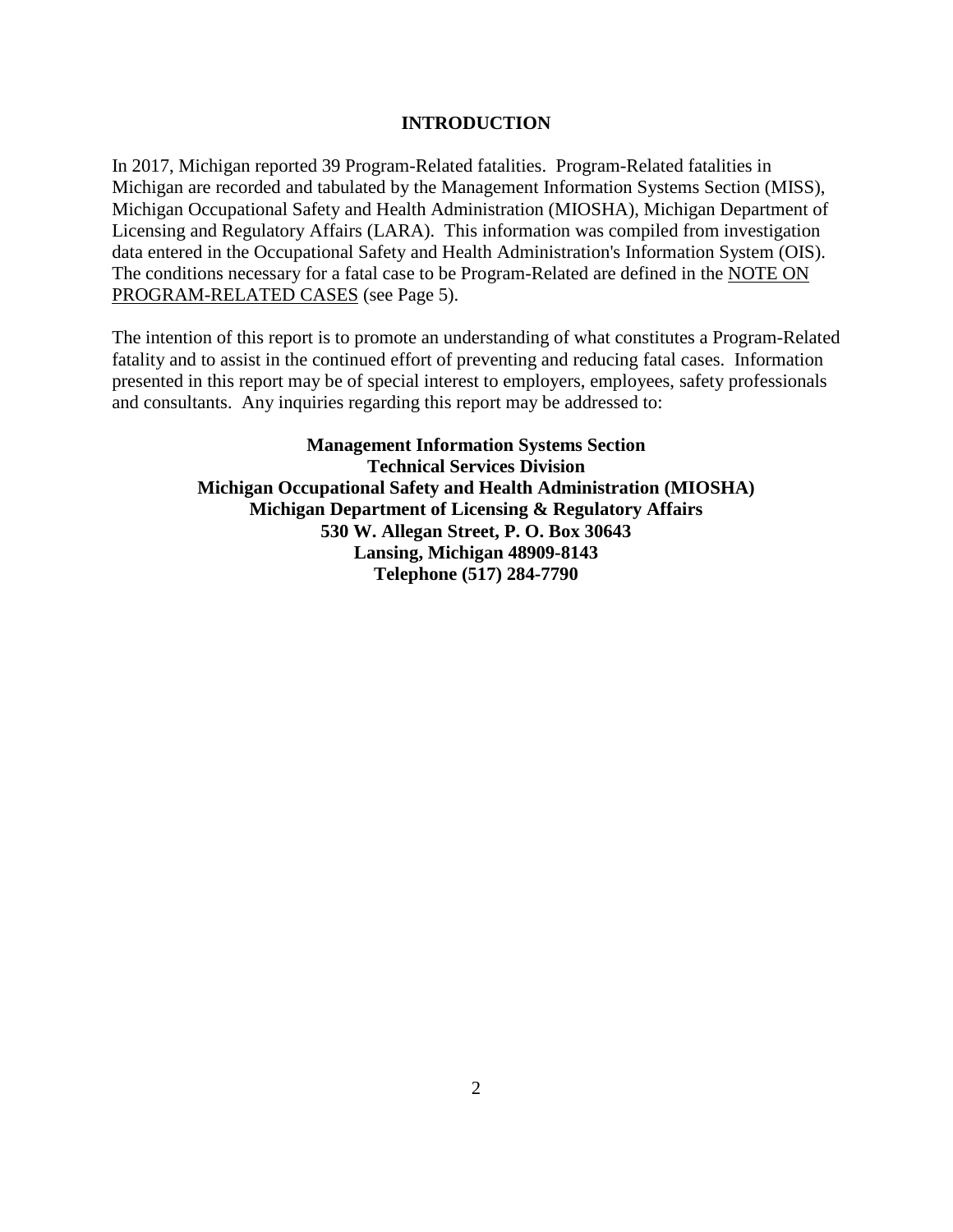## <span id="page-3-1"></span><span id="page-3-0"></span>**HIGHLIGHTS OF PROGRAM-RELATED FATALITIES, MICHIGAN 2017**

This Program-Related fatality information for Michigan was compiled from investigation data entered in the Occupational Safety and Health Administration's Information System (OIS). Only fatal cases that are Program-Related, as defined by MIOSHA, are compiled. Therefore, the data does not include fatalities resulting from heart attacks, homicides, suicides, personal motor vehicle accidents, and aircraft accidents. The figures are shown in **[Tables 1 through 7](#page-7-1)**.

#### **PROGRAM-RELATED FATALITY TRENDS**

A definition of Program-Related cases can be found on Page 5 of this report. Program-Related fatality trends for 1987 through 2017 are shown in **[Table 1](#page-7-1)**, as well as data from 1987 through 2017 in **[Chart 1](#page-6-1)**.

This report is an overview of how the fatalities were distributed across industry groups and occupations. Frequencies of fatalities by age group, gender, month of occurrence, and counties of occurrence are also provided.

# **PROGRAM-RELATED FATALITIES BY INDUSTRY**

**[Table 2](#page-8-1)** shows the distribution of Program-Related fatalities by industry groups in 2017. This was determined by the job being performed by the employee at the time of the accident. Beginning in 2003, the industry group category is based on the Northern American Industry Classification System (NAICS), which groups establishments into industries based on the activities in which they are primarily engaged. Prior to 2003, the industry group category was based on the Standard Industrial Classification (SIC) of the employer. Due to the substantial differences between the current and previous classification systems, the results by industry in 2003 and thereafter constitute a break in series and users are advised against making comparisons between the 2003 industry categories and the results for previous years.

During 2017, the largest number of Program-Related fatalities were reported in the Construction industry (NAICS 23) with 16 fatalities. This was followed by Agriculture, Forestry, Fishing and Hunting (NAICS 11) and Manufacturing (NAICS 31-33) with 6 fatalities each.

#### **PROGRAM-RELATED FATALITIES BY AGE AND GENDER**

The distribution of Program-Related fatalities by age and gender are shown in **[Tables 3](#page-9-2) [and 4](#page-9-3)**. The age group of 61 and over reported 10 fatalities, the age group of 56-60 reported six fatalities, the age group of 41-45 reported five fatalities, and the age group of 51-55 reported four fatalities. All 39 of the 2017 fatalities were male employees.

#### **PROGRAM-RELATED FATALITIES BY MONTH OF OCCURRENCE**

Fatality data categorized by the month of occurrence is shown in **[Table 5](#page-10-2)**. The months of October and July recorded the highest number of program-related fatalities with six each, followed by August with five, April and December with four each, then by September and November with three each.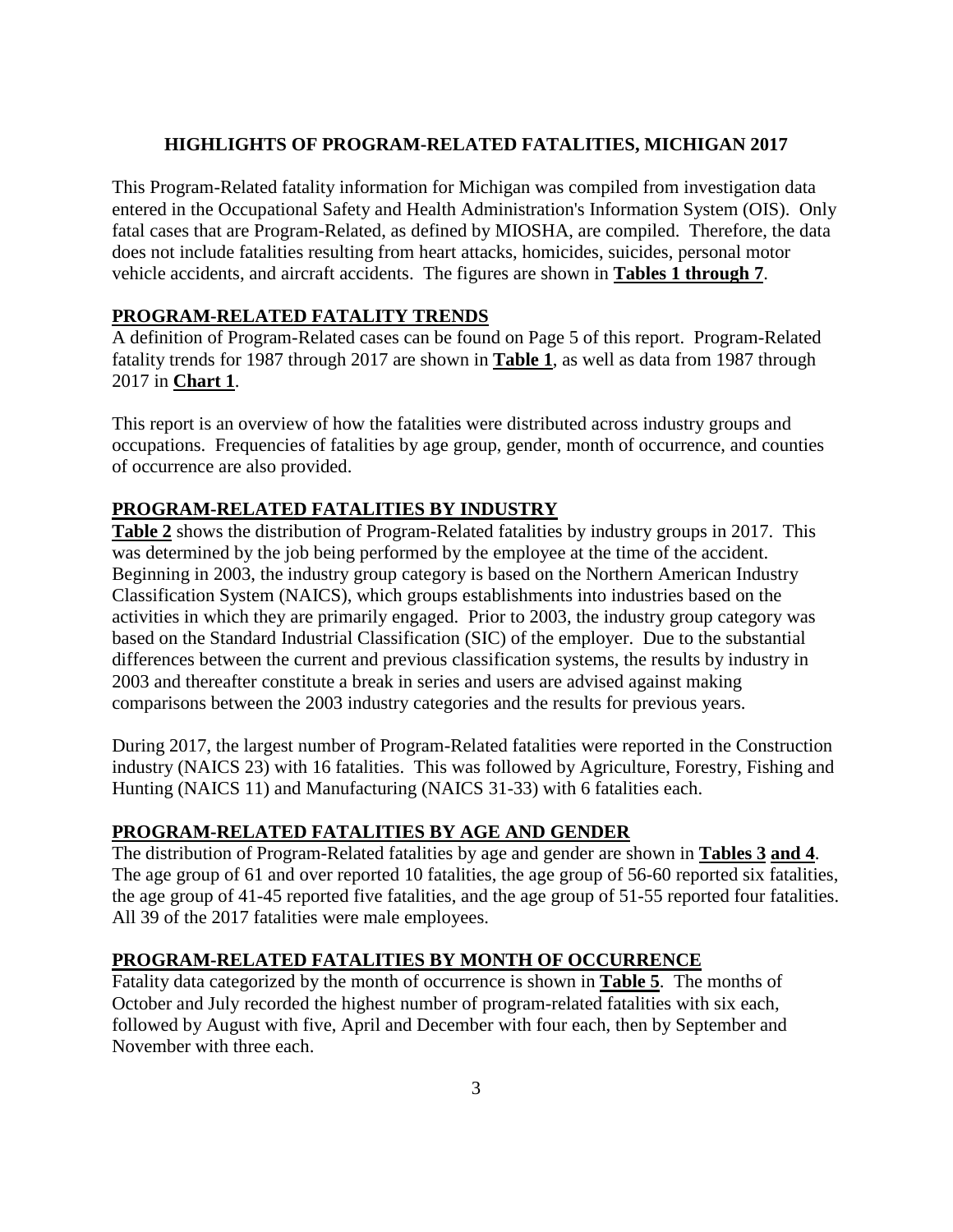# **PROGRAM-RELATED FATALITIES BY INDUSTRY GROUPS AND DAYS OF THE WEEK**

Program-Related fatalities by industry groups and days of the week are shown in **[Table 6](#page-10-3)**. The highest number of fatalities by day of the week was Friday and Wednesday with nine, followed by Tuesday and Saturday with seven.

# **PROGRAM-RELATED FATALITIES BY COUNTY OF OCCURRENCE**

The distribution of fatality cases by counties shows that Program-Related fatalities were reported as occurring in 20 counties during 2017. Eight fatalities were reported in Wayne County, six in Genesee County, three in Ottawa County, and two each in Berrien, Kalamazoo, Kent, Mason, and Oakland Counties. Sixty-three counties had no program-related fatalities. A complete distribution of fatality cases by county of occurrence is shown in **[Table 7.](#page-11-1)**

Even though Michigan's 2017 total Program-Related fatality cases are far less than the thousands of cases reported nationwide, the consequences of these on-the-job deaths in terms of human suffering, lost workdays, decreased production, and increased compensation rates are too significant to be overlooked.

In order for Michigan to reduce the number of on-the-job fatality cases, it requires a conscious effort on the part of employers to recognize and comply with MIOSHA standards, develop and implement safe working procedures, and assure that employees observe and practice these procedures. The MIOSHA program offers onsite consultation, education, and training (CET) opportunities to employers and employees alike to help them achieve this goal.

Those Michigan employers, who would like to request education and training services, as well as onsite consultation programs, may contact:

**Consultation Education and Training (CET) Division Michigan Occupational Safety and Health Administration (MIOSHA) Michigan Department of Licensing & Regulatory Affairs 530 W. Allegan Street, P. O. Box 30643, Lansing, Michigan 48909 Telephone (517) 284-7790** 

The Program-Related fatality data for Michigan are presented in the following series of **[Tables 1](#page-7-1) through 7**[. A brief description of how the Program-Related fatalities occurred is also provided](#page-7-1)  following the series of tables. The descriptions are listed by industry groups based on the North American Industry Classification System (NAICS), which is based on the activity in which the establishment is primarily engaged. Safety professionals may find this information useful for accident prevention.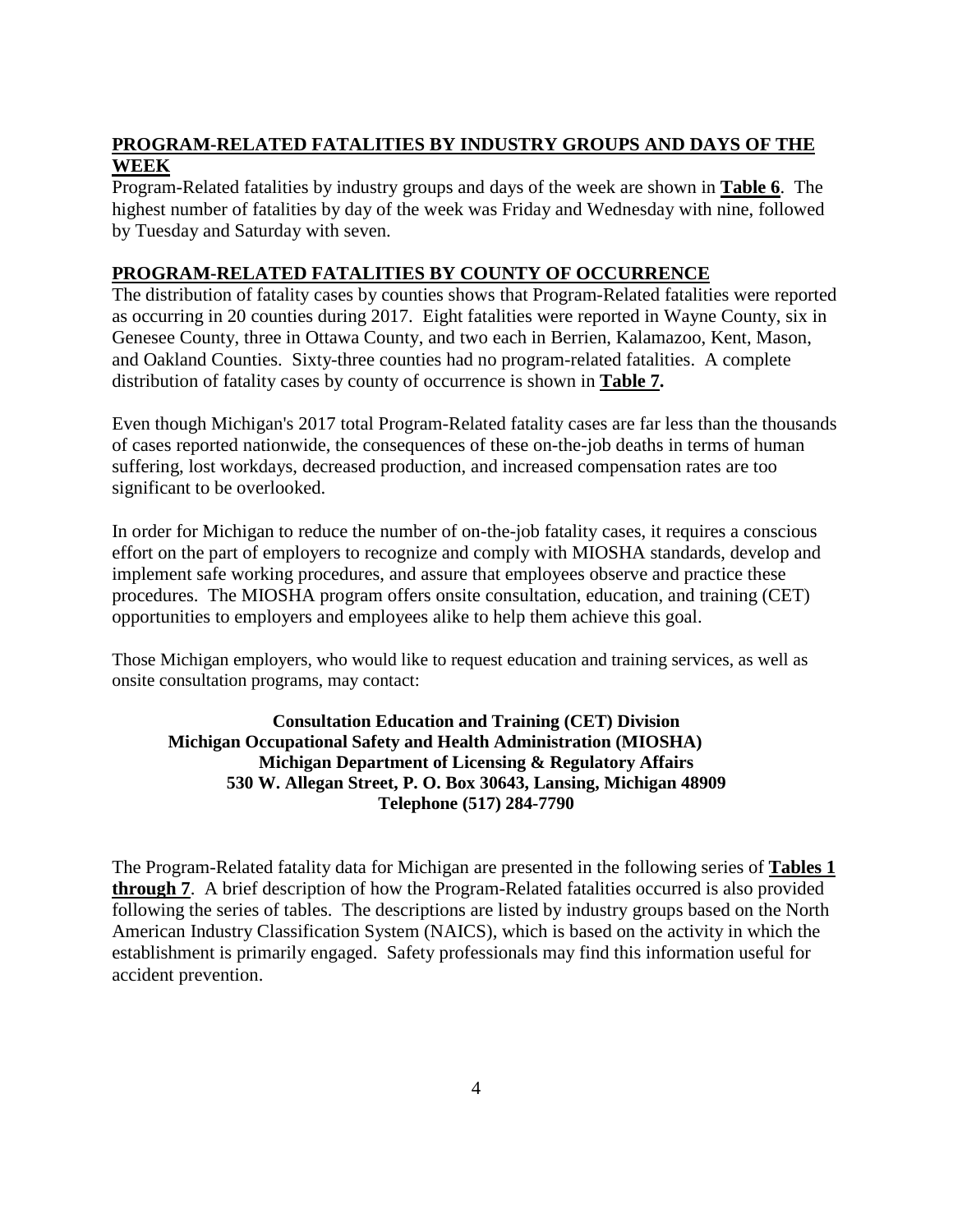#### <span id="page-5-1"></span>**NOTE ON PROGRAM-RELATED CASES**

<span id="page-5-0"></span>A fatality is recorded as "Program-Related" if the deceased party was employed in an occupation included in MIOSHA jurisdiction as defined in Public Act 154 of 1974, as amended, and the fatality appears to be related to one or more of the following conditions:

- 1. The incident was found to have resulted from violations of MIOSHA safety and health standards or the "general duty" clause.
- 2. The incident was considered to be the result of a failure to follow a good safety and health practice that would be the subject of a safety and health recommendation.
- 3. The information describing the incident is insufficient to make a clear distinction between a "Program-Related" and a "non-Program-Related" incident, but the type and nature of the injury indicates that there is a high probability that the injury was the result of a failure to adhere to one or more MIOSHA standards, the "general duty" clause, or good safety and health practice.

Any inquiries may be addressed to:

**Management Information Systems Section Technical Services Division Michigan Occupational Safety and Health Administration (MIOSHA) Michigan Department of Licensing & Regulatory Affairs 530 W. Allegan Street, P. O. Box 30643 Lansing, Michigan 48909-8143 (517) 284-7790**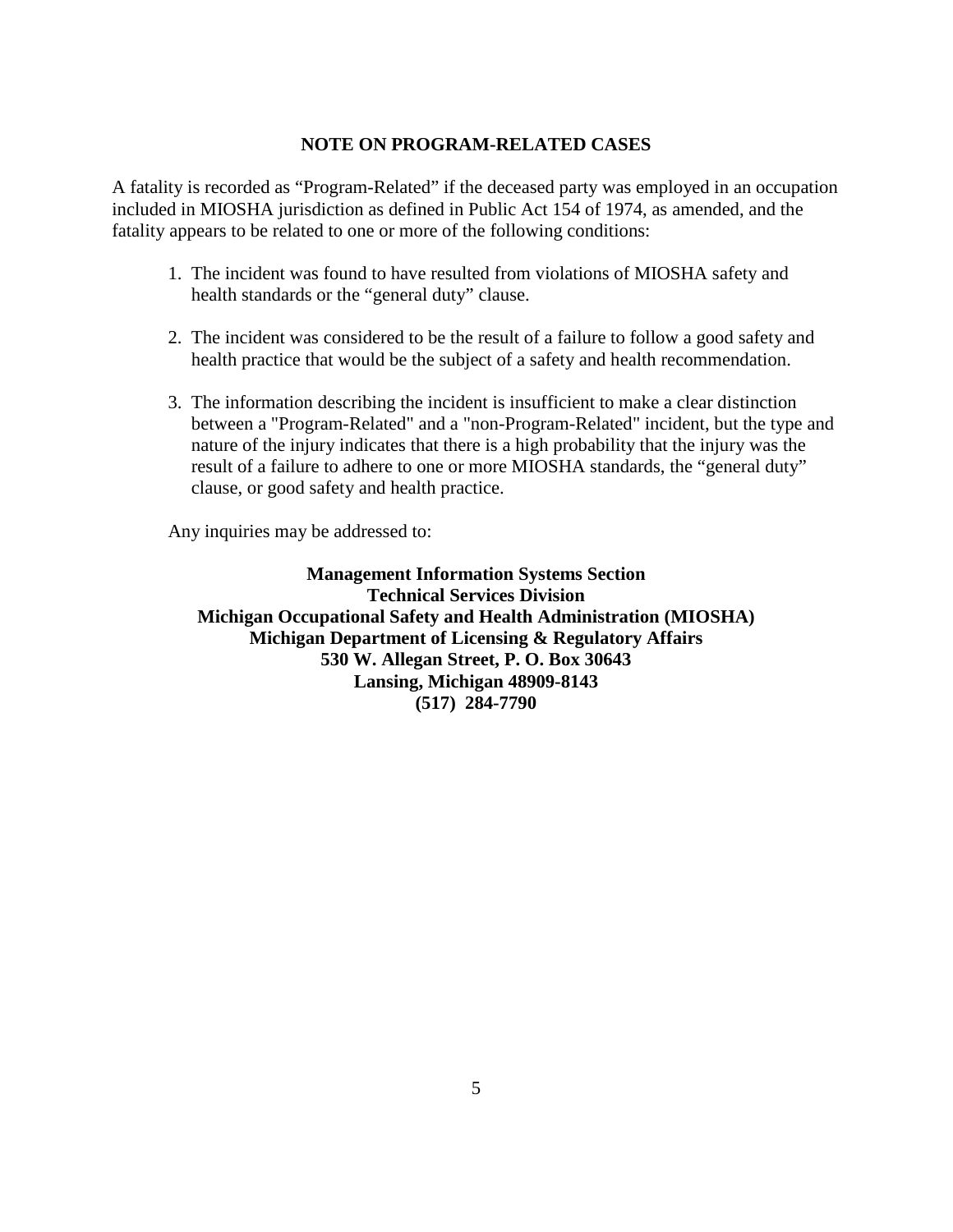<span id="page-6-0"></span>

# <span id="page-6-1"></span>**CHART 1 PROGRAM-RELATED FATALITY TRENDS**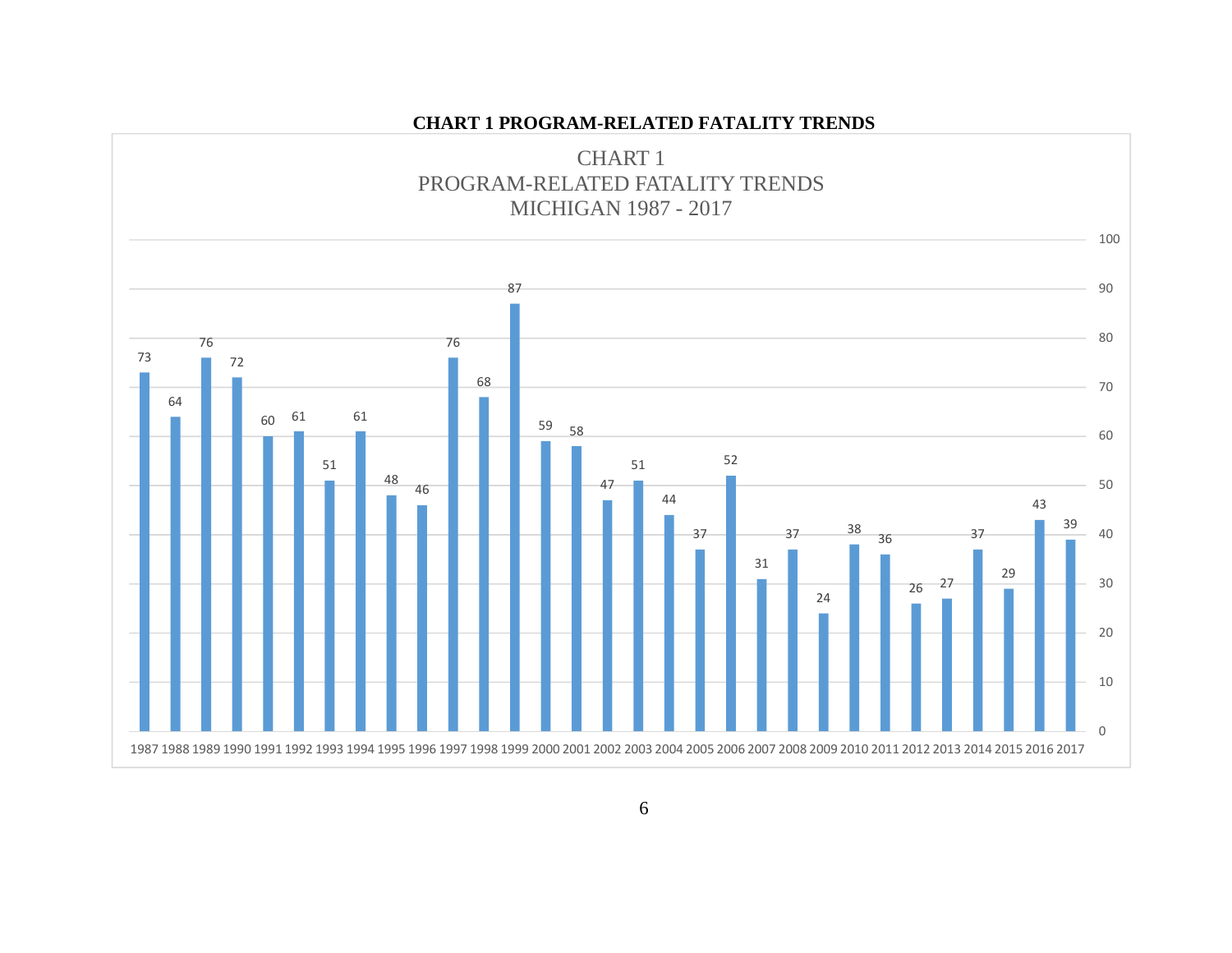| <b>YEAR</b> | <b>NUMBER</b> | <b>PERCENT CHANGE</b><br><b>FROM PREVIOUS YEAR</b> | <b>PERCENT CHANGE</b><br><b>FROM 1987</b> |  |
|-------------|---------------|----------------------------------------------------|-------------------------------------------|--|
| 1987        | 73            | $-$                                                | --                                        |  |
| 1988        | 64<br>$-12.3$ |                                                    | $-12.3$                                   |  |
| 1989        | 76            | 18.8                                               | 4.1                                       |  |
| 1990        | 72            | $-5.3$                                             | $-1.4$                                    |  |
| 1991        | 60            | $-16.7$                                            | $-17.8$                                   |  |
| 1992        | 61            | 1.7                                                | $-16.4$                                   |  |
| 1993        | 51            | $-16.4$                                            | $-30.1$                                   |  |
| 1994        | 61            | 19.6                                               | $-16.4$                                   |  |
| 1995        | 48            | $-21.3$                                            | $-34.2$                                   |  |
| 1996        | 46            | $-4.2$                                             | $-37.0$                                   |  |
| 1997        | 76            | 65.2                                               | 4.1                                       |  |
| 1998        | 68            | $-10.5$                                            | $-6.8$                                    |  |
| 1999        | 87            | 27.9                                               | 19.2                                      |  |
| 2000        | 59            | $-32.2$                                            | $-19.2$                                   |  |
| 2001        | 58            | $-1.7$                                             | $-20.5$                                   |  |
| 2002        | 47            | $-19.0$                                            | $-35.6$                                   |  |
| 2003        | 51            | 8.5                                                | $-30.1$                                   |  |
| 2004        | 44            | $-39.7$<br>$-13.7$                                 |                                           |  |
| 2005        | $37*$         | $-15.9$                                            | $-49.3$                                   |  |
| 2006        | 52            | 40.5<br>$-28.8$                                    |                                           |  |
| 2007        | 31            | $-40.4$                                            | $-57.5$                                   |  |
| 2008        | 37            | 19.4                                               | $-49.3$                                   |  |
| 2009        | 24            | $-35.1$                                            | $-67.1$                                   |  |
| 2010        | $38*$         | 58.3                                               | $-47.9$                                   |  |
| 2011        | 36            | $-5.3$                                             | $-50.7$                                   |  |
| 2012        | 26            | $-27.8$                                            | $-64.4$                                   |  |
| 2013        | 27            | 3.8                                                | $-63.0$                                   |  |
| 2014        | 37            | 37.0                                               | $-49.3$                                   |  |
| 2015        | 29            | $-21.6$                                            | $-60.3$                                   |  |
| 2016        | 43            | 48.3                                               | $-41.1$                                   |  |
| 2017        | 39            | $-9.3$                                             | $-46.5$                                   |  |

# <span id="page-7-1"></span><span id="page-7-0"></span>**TABLE 1 PROGRAM-RELATED FATALITY TRENDS, MICHIGAN 1987 – 2017**

Source: MISS/TSD/ MIOSHA/Michigan Department of Licensing & Regulatory Affairs

\*Note: An amendment has been made to both the 2005 and 2010 fatality counts. They were previously reported as 36 and 37 total fatalities respectively.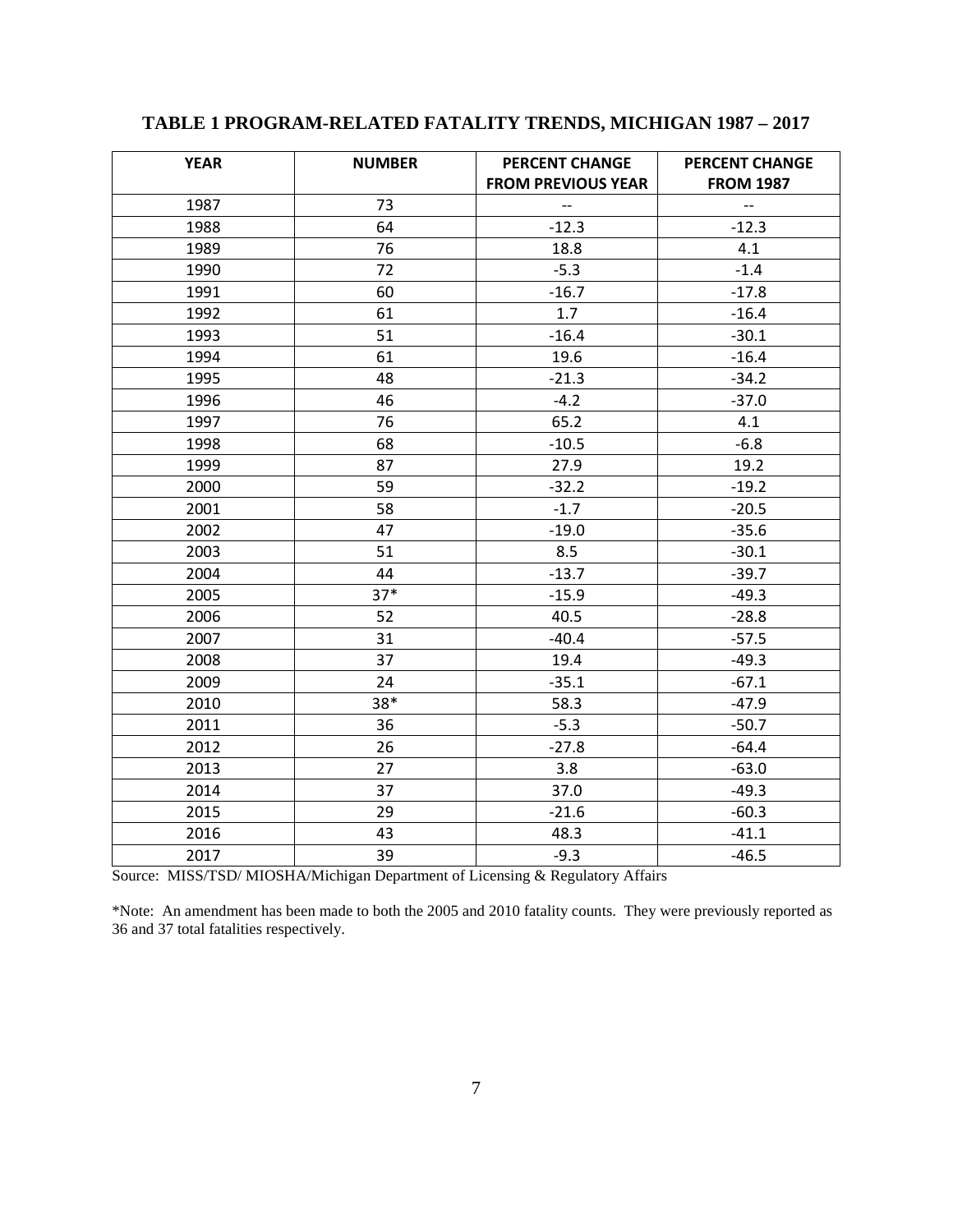# <span id="page-8-1"></span><span id="page-8-0"></span>**TABLE 2 PROGRAM-RELATED FATALITIES BY INDUSTRY GROUPS**, **MICHIGAN 2017**

| <b>NAICS MAJOR</b> | <b>INDUSTRY GROUP</b>                           |                  |  |
|--------------------|-------------------------------------------------|------------------|--|
| <b>SECTOR</b>      |                                                 |                  |  |
| 11                 | AGRICULTURE, FORESTRY, FISHING AND HUNTING      | 6                |  |
| 21                 | <b>MINING</b>                                   | $\boldsymbol{0}$ |  |
| 22                 | <b>UTILITIES</b>                                | $\overline{0}$   |  |
| 23                 | <b>CONSTRUCTION</b>                             | 16               |  |
| $31 - 33$          | <b>MANUFACTURING</b>                            | 6                |  |
| 42                 | <b>WHOLESALE TRADE</b>                          | $\boldsymbol{0}$ |  |
| 44-45              | <b>RETAIL TRADE</b>                             | $\overline{0}$   |  |
| 48-49              | TRANSPORTATION AND WAREHOUSING                  | $\overline{3}$   |  |
| 51                 | <b>INFORMATION</b>                              | $\boldsymbol{0}$ |  |
| 52                 | <b>FINANCE AND INSURANCE</b>                    | $\theta$         |  |
| 53                 | REAL ESTATE AND RENTAL AND LEASING              | $\overline{0}$   |  |
| 54                 | PROFESSIONAL, SCIENTIFIC AND TECHNICAL SERVICES | $\boldsymbol{0}$ |  |
| 55                 | MANAGEMENT OF COMPANIES AND ENTERPRISES         | $\boldsymbol{0}$ |  |
| 56                 | ADMINISTRATIVE AND SUPPORT AND WASTE            | 3                |  |
|                    | MANAGEMENT AND REMEDIATION SERVICES             |                  |  |
| 61                 | <b>EDUCATIONAL SERVICES</b>                     | 1                |  |
| 62                 | HEALTH CARE AND SOCIAL ASSISTANCE               | $\boldsymbol{0}$ |  |
| 71                 | ARTS, ENTERTAINMENT AND RECREATION              |                  |  |
| 72                 | <b>ACCOMMODATION AND FOOD SERVICES</b>          |                  |  |
| 81                 | OTHER SERVICES (EXCEPT PUBLIC ADMINISTRATION)   |                  |  |
| 92                 | PUBLIC ADMINISTRATION                           |                  |  |
| <b>TOTAL</b>       |                                                 | 39               |  |

Note: The industry group categories are based on the Northern American Industrial Classification System (NAICS), which is based on the activities in which the establishments are primarily engaged.

Source: MISS/TSD/ MIOSHA/Michigan Department of Licensing & Regulatory Affairs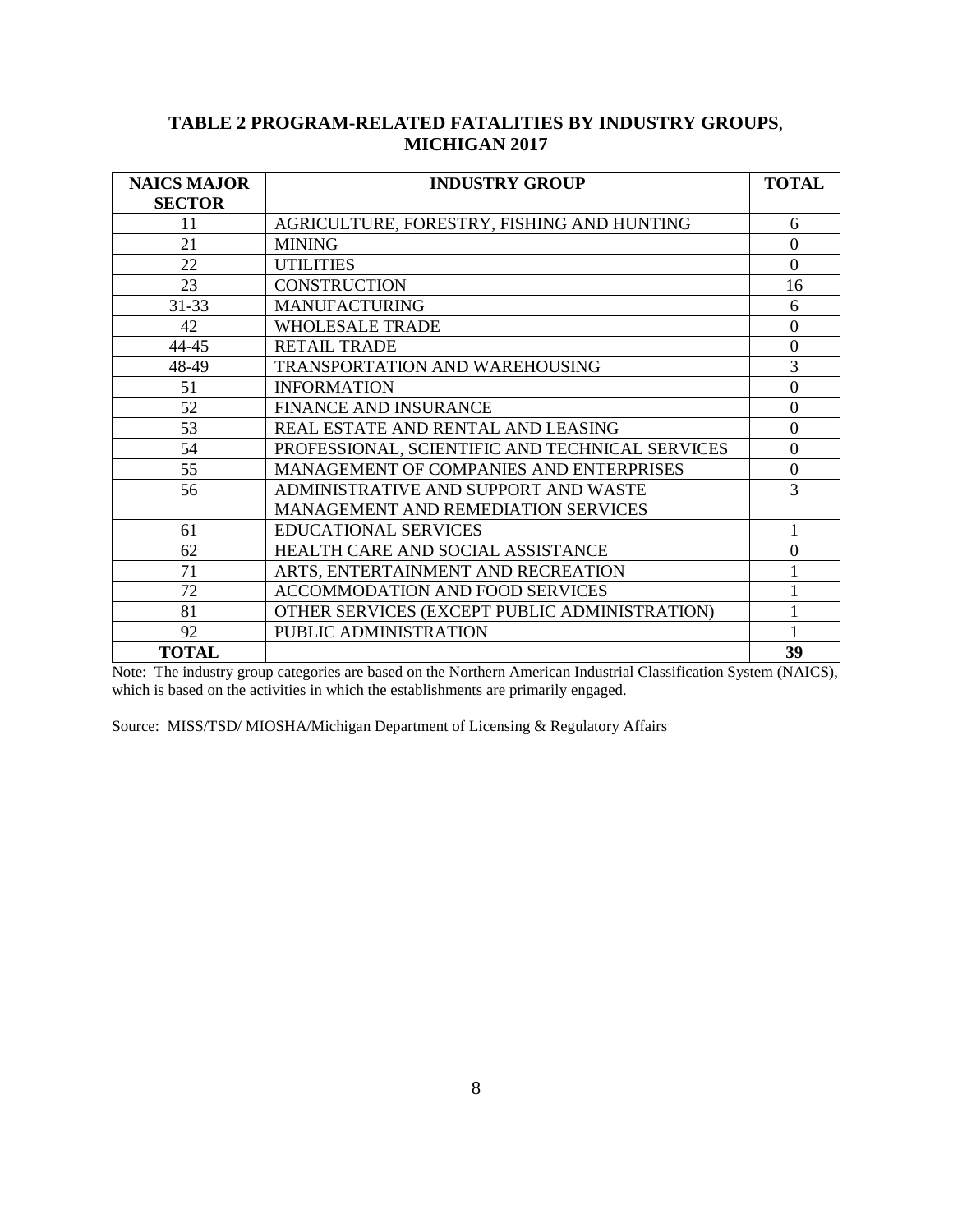# <span id="page-9-2"></span>**TABLE 3 PROGRAM-RELATED FATALITIES BY AGE**, **MICHIGAN 2017**

<span id="page-9-0"></span>

| <b>AGE</b>   | <b>NUMBER OF CASES</b> | <b>PERCENT OF CASES</b> |
|--------------|------------------------|-------------------------|
| 20 and Under |                        |                         |
| $21 - 25$    |                        |                         |
| $26 - 30$    |                        |                         |
| $31 - 35$    |                        |                         |
| $36 - 40$    |                        | 8                       |
| $41 - 45$    |                        | 13                      |
| $46 - 50$    | ੨                      | 8                       |
| $51 - 55$    | 4                      | 10                      |
| $56 - 60$    | 6                      | 15                      |
| 61 and Over  | 10                     | 26                      |
| <b>TOTAL</b> | 39                     | 100                     |

<span id="page-9-1"></span>Source: MISS/TSD/MIOSHA/Michigan Department of Licensing & Regulatory Affairs

# <span id="page-9-3"></span>**TABLE 4 PROGRAM-RELATED FATALITIES BY GENDER**, **MICHIGAN 2017**

| <b>GENDER</b> | <b>NUMBER OF CASES</b> | <b>PERCENT OF CASES</b> |
|---------------|------------------------|-------------------------|
| MALE          | ٦d                     | 100                     |
| <b>FEMALE</b> |                        |                         |
| <b>TOTAL</b>  | 39                     | 100                     |

Source: MISS/TSD/MIOSHA/Michigan Department of Licensing & Regulatory Affairs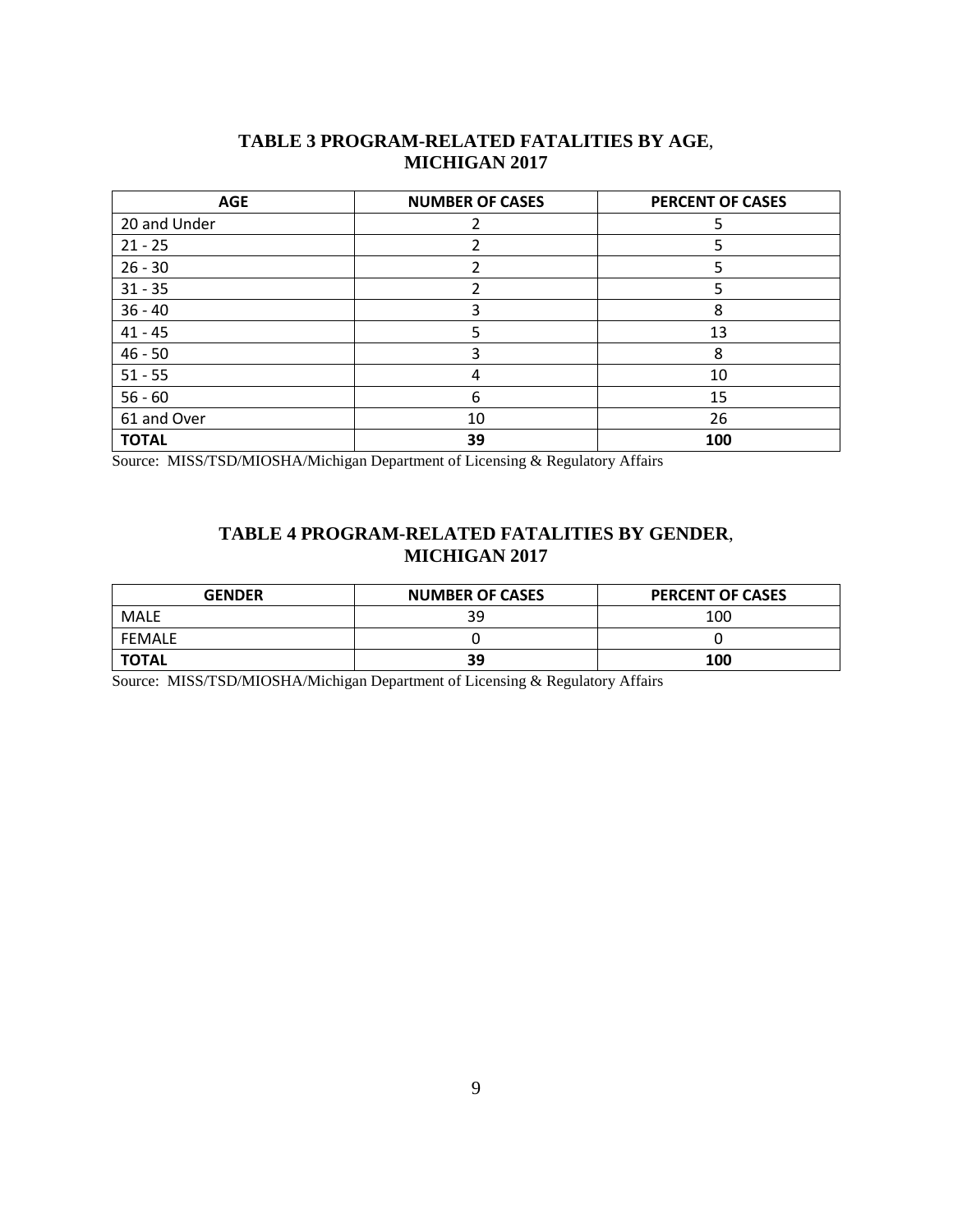# <span id="page-10-2"></span><span id="page-10-0"></span>**TABLE 5 PROGRAM-RELATED FATALITIES BY MONTH OF OCCURRENCE**, **MICHIGAN 2017**

| <b>MONTH OF OCCURANCE</b> | <b>NUMBER OF CASES</b> |
|---------------------------|------------------------|
| <b>JANUARY</b>            |                        |
| <b>FEBRUARY</b>           | 1                      |
| <b>MARCH</b>              | 2                      |
| <b>APRIL</b>              | 4                      |
| MAY                       | 2                      |
| <b>JUNE</b>               | 2                      |
| JULY                      | 6                      |
| <b>AUGUST</b>             | 5                      |
| <b>SEPTEMBER</b>          | 3                      |
| <b>OCTOBER</b>            | 6                      |
| <b>NOVEMBER</b>           | 3                      |
| <b>DECEMBER</b>           | 4                      |
| <b>TOTAL</b>              | 39                     |

Source: MISS/TSD/MIOSHA/Michigan Department of Licensing & Regulatory Affairs

## <span id="page-10-3"></span><span id="page-10-1"></span>**TABLE 6 PROGRAM-RELATED FATALITIES BY INDUSTRY GROUPS AND DAY OF THE WEEK**, **MICHIGAN 2017**

|                              | DAY OF THE WEEK |               |            |                |                         |                          |            |              |
|------------------------------|-----------------|---------------|------------|----------------|-------------------------|--------------------------|------------|--------------|
| <b>INDUSTRY GROUP</b>        | <b>SUN</b>      | <b>MON</b>    | <b>TUE</b> | <b>WED</b>     | <b>THUR</b>             | <b>FRI</b>               | <b>SAT</b> | <b>TOTAL</b> |
| AGRICULTURE, FORESTRY,       | 0               | 0             | $\Omega$   | 1              | $\mathcal{P}$           | $\Omega$                 | 3          | 6            |
| <b>FISHING &amp; HUNTING</b> |                 |               |            |                |                         |                          |            |              |
| <b>CONSTRUCTION</b>          | $\mathbf{1}$    | $\mathcal{P}$ | 3          | 4              | $\Omega$                | 3                        | 3          | 16           |
| <b>MANUFACTURING</b>         | $\Omega$        | 0             | 3          | $\Omega$       | $\Omega$                | $\overline{\mathcal{L}}$ | 1          | 6            |
| <b>TRANSPORTATION &amp;</b>  | $\mathbf 0$     | 1             | $\Omega$   | $\mathfrak{p}$ | $\Omega$                | $\Omega$                 | $\Omega$   | 3            |
| <b>WAREHOUSING</b>           |                 |               |            |                |                         |                          |            |              |
| <b>ADMINISTRATIVE AND</b>    | $\Omega$        | $\Omega$      | $\Omega$   | $\Omega$       | $\Omega$                | 3                        | $\Omega$   | 3            |
| <b>SUPPORT AND WASTE</b>     |                 |               |            |                |                         |                          |            |              |
| <b>MANAGEMENT AND</b>        |                 |               |            |                |                         |                          |            |              |
| <b>REMEDIATION SERVICES</b>  |                 |               |            |                |                         |                          |            |              |
| <b>EDUCATIONAL SERVICES</b>  | $\Omega$        | $\Omega$      | $\Omega$   | $\Omega$       | $\Omega$                | 1                        | $\Omega$   | 1            |
| ARTS, ENTERTAINMENT, &       | $\Omega$        | $\Omega$      | 1          | $\Omega$       | $\Omega$                | $\Omega$                 | $\Omega$   | 1            |
| <b>RECREATION</b>            |                 |               |            |                |                         |                          |            |              |
| ACCOMMODATIONS AND           | $\Omega$        | $\Omega$      | $\Omega$   | 1              | $\Omega$                | $\Omega$                 | $\Omega$   | 1            |
| <b>FOOD SERVICES</b>         |                 |               |            |                |                         |                          |            |              |
| OTHER SERVICES (EXCEPT       | $\Omega$        | $\Omega$      | $\Omega$   | 1              | $\Omega$                | $\Omega$                 | $\Omega$   | 1            |
| PUBLIC ADMINISTRATION)       |                 |               |            |                |                         |                          |            |              |
| PUBLIC ADMINISTRATION        | $\Omega$        | $\Omega$      | $\Omega$   | $\Omega$       | $\mathbf{1}$            | $\Omega$                 | $\Omega$   | $\mathbf{1}$ |
| <b>TOTAL</b>                 | 1               | 3             | 7          | 9              | $\overline{\mathbf{3}}$ | 9                        | 7          | 39           |

Source: MISS/TSD/MIOSHA/Michigan Department of Licensing & Regulatory Affairs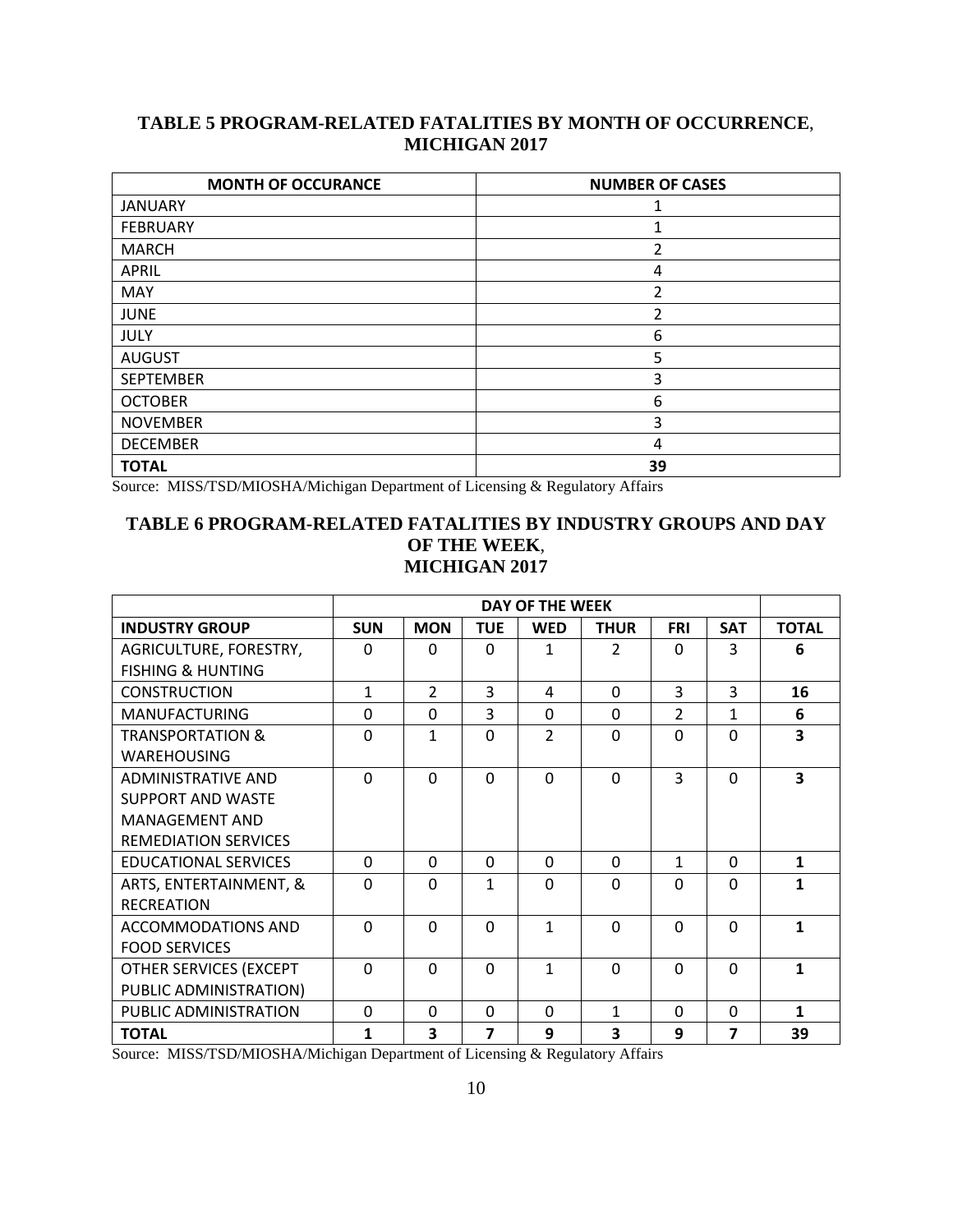# <span id="page-11-1"></span><span id="page-11-0"></span>**TABLE 7 PROGRAM-RELATED FATALITIES BY COUNTY OF OCCURRENCE**,  **MICHIGAN 2017**

| <b>COUNTY</b>         | <b>NUMBER OF CASES</b> |
|-----------------------|------------------------|
| <b>BERRIEN</b>        | 2                      |
| <b>CALHOUN</b>        |                        |
| CASS                  |                        |
| <b>CLARE</b>          |                        |
| <b>GENESEE</b>        | 6                      |
| <b>GRAND TRAVERSE</b> |                        |
| <b>KALAMAZOO</b>      | $\overline{2}$         |
| <b>KENT</b>           | $\overline{2}$         |
| <b>LAPEER</b>         |                        |
| <b>LIVINGSTON</b>     |                        |
| <b>MACOMB</b>         |                        |
| <b>MASON</b>          | $\overline{2}$         |
| <b>MONROE</b>         |                        |
| <b>OAKLAND</b>        | $\overline{2}$         |
| <b>OTTAWA</b>         | 3                      |
| <b>SAGINAW</b>        |                        |
| <b>SAINT JOSEPH</b>   |                        |
| <b>VAN BUREN</b>      |                        |
| <b>WASHTENAW</b>      |                        |
| <b>WAYNE</b>          | 8                      |
| <b>TOTALS</b>         | 39                     |

Source: MISS/TSD/MIOSHA/Michigan Department of Licensing & Regulatory Affairs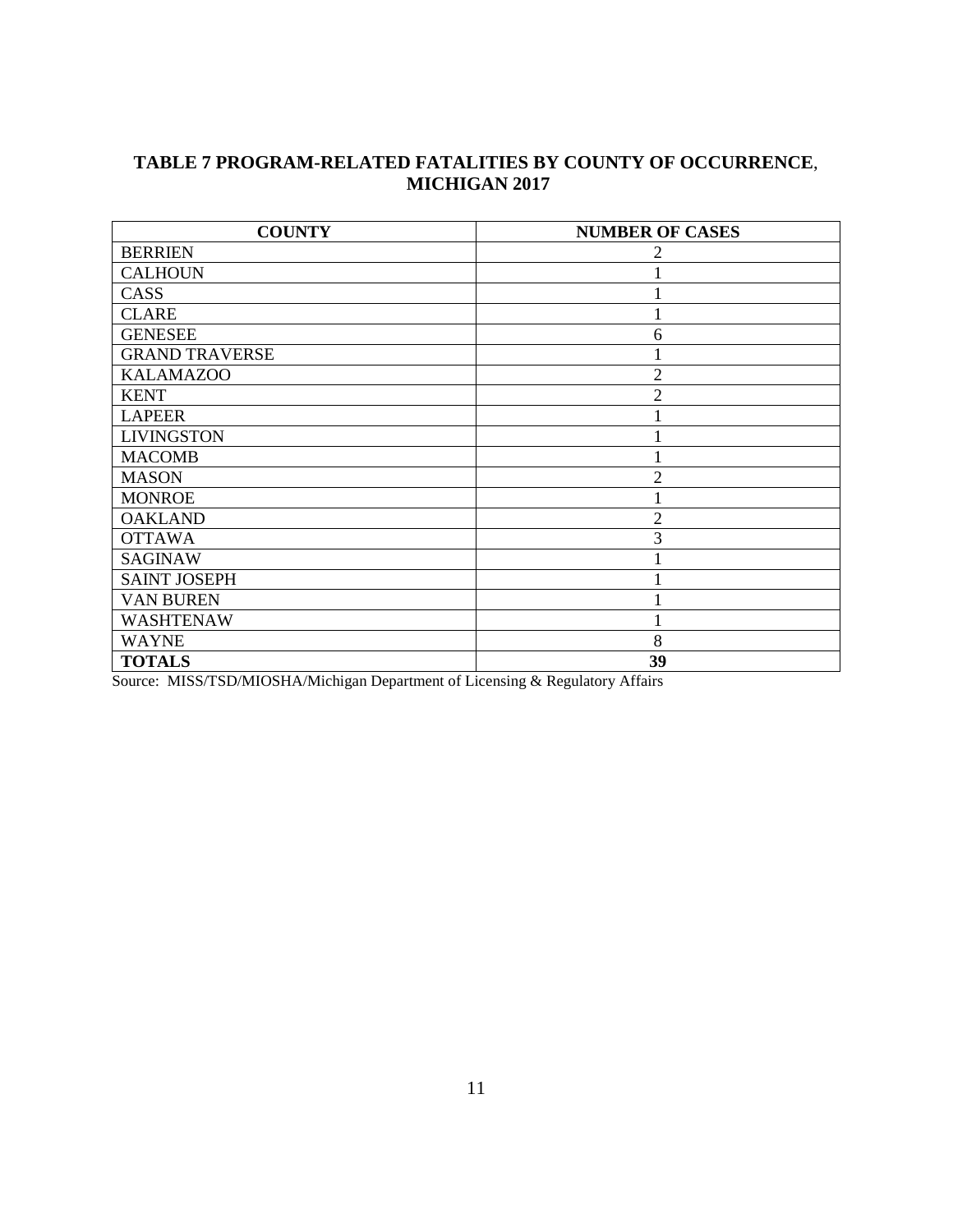# <span id="page-12-0"></span>**PROGRAM-RELATED FATALITY INCIDENTS BRIEF DESCRIPTIONS OF CASES BY INDUSTRY GROUPS**

The following descriptions are captured from the OSHA Information System (OIS) as prepared by Federal OSHA staff.

# <span id="page-12-1"></span>**AGRICULTURE, FORESTRY, FISHING & HUNTING**

- 1. At 1:45 p.m. on June 8, 2017, an employee was using a tractor to push a tree over. The tree fell on the tractor, and the employee was killed.
- 2. At 5:00 p.m. on July 20, 2017, an employee and his supervisor were operating a Boston Whaler boat in Lake Michigan. The supervisor fell overboard, which the employee dove in to rescue him. While the supervisor was rescued, the employee ended up drowning.
- 3. At 9:30 a.m. on August 5, 2017, an employee was operating a Dutz 3006 low profile orchard tractor pulling a single axle trailer of fruit lugs and ladders to the orchard. The employee was run over by tractor and sustained blunt injury to the chest resulting in fatal traumatic asphyxia.
- 4. At 3:45 p.m. on August 5, 2017, an employee was knocking grain from the interior walls of the grain bin with a metal pole. After the task was completed, the employee climbed to the top of the bin and pulled the 21' metal pole out of the bin. He contacted the 4800v power line approximately 14' above his head with the pole and was electrocuted.
- 5. At 5:30 p.m. on October 21, 2017, an employee was backing a walk-behind Friday Cherry shaker harvester into a pole barn. The employee backed the harvester into the wall of the pole barn. The constant pressure lever was caught on the employee and was not able to release it and disengage the harvester. The employee's chest was pinned and crushed by the harvester and was killed.
- 6. At 4:30 p.m. on November 29, 2017, Employee #1 was bush hogging a harvested corn field. Due to circumstances not given, the employee became entangled on a secondary drive shaft and was killed.

#### <span id="page-12-2"></span>**CONSTRUCTION**

- 7. At approximately 8:45 a.m. on April 8, 2017, an employee was tearing boards off the walls of the garage with a hammer. The roof of the garage fell onto the employee and struck his head. The employee was killed.
- 8. At 3:45 p.m. on April 11, 2017, an employee was taking measurements for a trim board of the dormer on the 12 by 12 pitch roof. The employee fell 26 feet to the ground before continuing the fall another 10 feet to the bottom of a basement window egress pit. The employee was killed.
- 9. At 9:45 a.m. on April 23, 2017, an employee fell off a 3/12 pitch roof onto concrete slab below. The employee fell approximately 12'4" to concrete below. He sustained severe head trauma and was killed.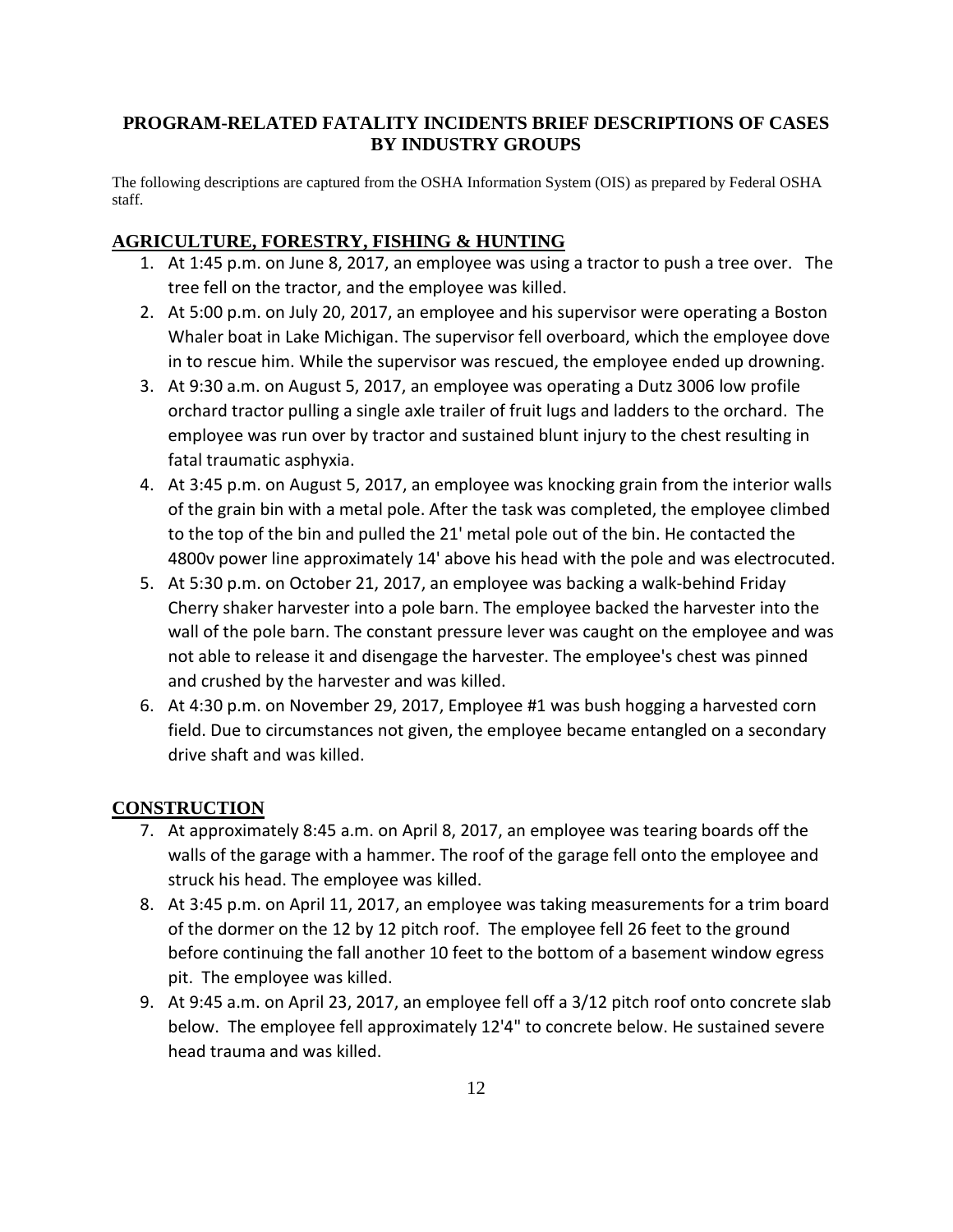- 10. At 8:00 a.m. on May 22, 2017, an employee was performing scheduled maintenance of welding shims on the Pecor rail system of a Basic Oxygen Process at a Steel Mill. The employee was using fall protection and went past a guard rail to access the area in which he needed to work. When the employee went into the area, he stepped onto a ledge that was filled with debris. The employee slipped and fell off the ledge. The employee's fall protection did not stop the employee's fall. He fell sixteen feet striking a vertical scaffolding post before stopping on top of the scaffolding deck. The employee's chest hit the vertical scaffolding post, and he was killed.
- 11. At 5:15 p.m. on May 31, 2017, an employee was applying adhesive to insulated foam board for wall siding operation. The employee tripped over a 24 inch by 48 inch skylight that was covered with original manufactured plastic bubble cover and fell through it. The employee fell approximately 30 feet before striking the concrete floor. The employee sustained blunt force trauma to the head and body and was killed.
- 12. At 11:15 a.m. on July 5, 2017, an employee was working as part of a 6 person crew, performing a transformer upgrade from 4,800 Kv to 13,200 Kv. As the employee was assisting in putting lugs on wires for connection to the new transformer, when he dropped a large crescent wrench into a bus duct. The employee reached with his left hand to retrieve the wrench, contacting energized parts, and was electrocuted.
- 13. At 11:15 a.m. on July 19, 2017, an employee was working from the basket of a bucket truck to upgrade a conductor and pole. The truck was located near a 7.6kv single phase primary leg line of a 13,200 volt system. As the employee was holding a ground wire with his bare hand, his right shoulder touched the live power line and he was electrocuted.
- 14. At 11:15 a.m. on July 26, 2017, an employee was installing shingles. The employee fell from the roof, but was able to get up and go home. He and another worker stopped at a gas station where the man fell from the truck and struck his head, resulting in death.
- 15. At 4:45 p.m. on July 28, 2017, an employee was positioning roofing material on the high roof at a roof drain between the mechanical screening and the east side. The building had 4 roofs. Two roofs were to the north approximately 26 feet high. One roof was to the west approximately 18 feet 4 inches high. One low roof to the south was approximately 13 feet 8 inches high. Workers accessed the roof with a ladder to the low roof and another portable from the low roof to the high roof. The West roof was used to drop debris into a dumpster. The person in charge was positioning roofing material on the high roof at a roof drain between the mechanical screening and the east side. Employee #1 was moving backwards towards the east edge and fell over the approximately 12 inch high parapet to the ground approximately 26 feet below. The employee sustained fatal injuries, including bleeding underneath the front of the skull.
- 16. At 3:30 p.m. on August 1, 2017, an employee was removing concrete on the second floor using a jackhammer. The floor caved in and the employee fell approximately 15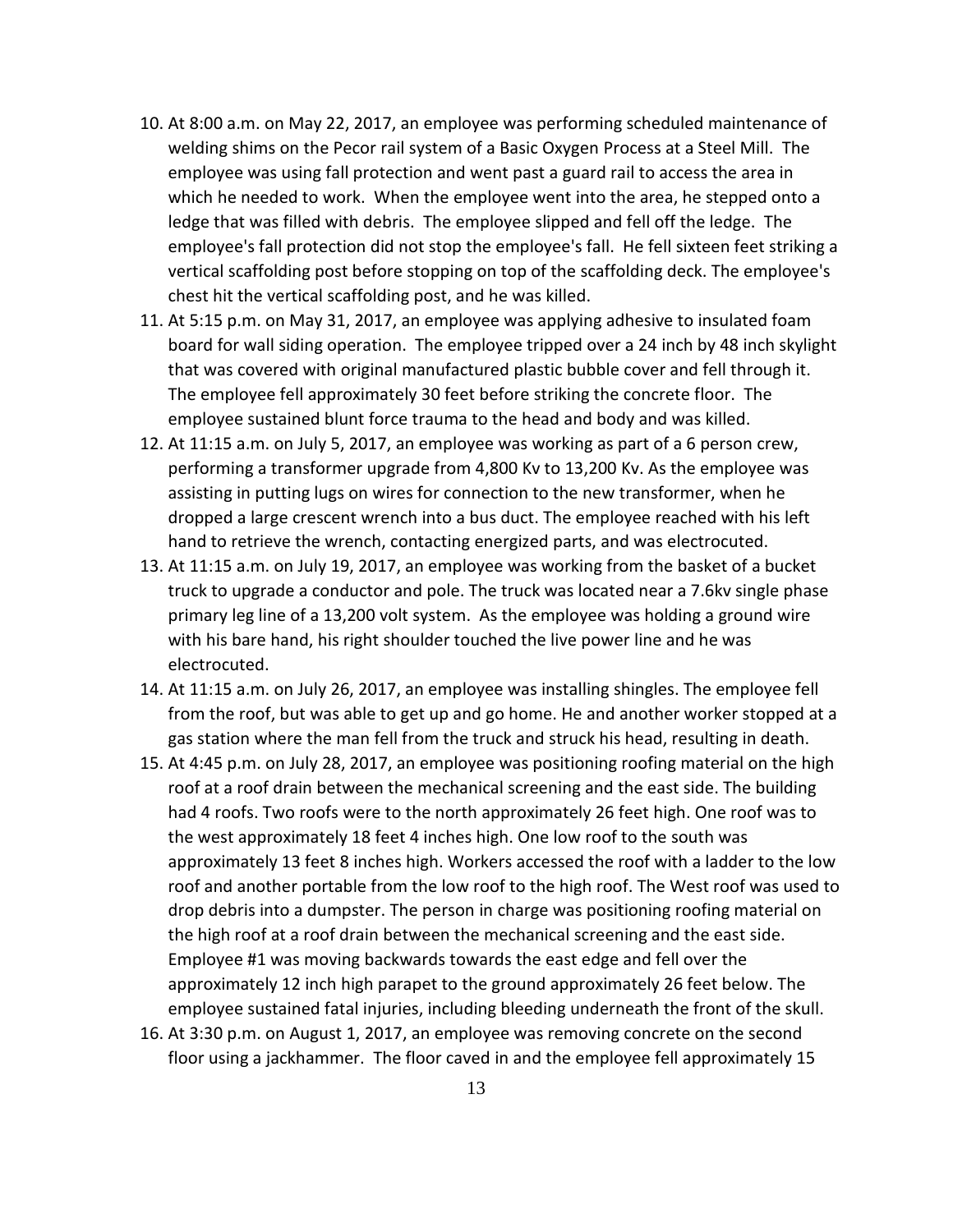feet to the floor below. The employee died from crushing injuries and a severe laceration to inner right thigh.

- 17. Employee #1 was installing metal trim along a rake edge of a steep pitched roof. Three coworkers were on the opposite side of the roof that had a lower pitch, also installing metal trim. Employee #1 fell approximately 15 feet from the unguarded steep pitched roof to the lower deck area, striking vertical wood framing members that were placed on 16 inch centers. Employee #1was taken to a nearby hospital, where he later died from his injuries.
- 18. At 8:00 a.m. on October 7, 2017, an employee was purging multiple air filled natural gas lines with natural gas. During the purging, operation from a source valve through the isolation valve and out each pipe union located just prior to dehumidification valve train. There was accumulation of natural gas with an unknown ignition source creating an explosion. The employee sustained burns to his back and arm areas and was killed.
- 19. At 1:45 p.m. on October 9, 2017, two employees were working in a 70 foot long excavation to locate a broken or clogged sewer line at a residential property. As Employee #1 was in an excavation using a shovel to locate the sewer line, Employee # 2 was using an excavator. While in the excavation that was approximately 5 feet wide by 8 feet deep, 40 feet of the 70 feet long excavation caved in and trapped Employees #1 and #2. Employee #1 was killed and Employee #2 was recovered and hospitalized.
- 20. At 11:45 a.m. on October 13, 2017, an employee was carrying sheeting to a location on a roof. The employee slipped on the metal roofing, which was wet, and fell between 11 and 13 feet. The employee was hospitalized for his injuries, and later died as a result of his injuries.
- 21. At 9:20 a.m. on October 28, 2017, an employee installing sheathing on a single-story garage roof with a steep pitch. The employee was installing roof sheathing without fall protection and fell. The employee struck his head on ground and was transported to hospital. He later died.
- 22. At 10:45 a.m. on November 21, 2017, an employee was hand digging in an excavation. A valve on a 12 inch water main separated from the pipe resulting in the excavation rapidly filling with water. The employee drowned.

#### <span id="page-14-0"></span>**MANUFACTURING**

- 23. At 3:00 p.m. on July 29, 2017, an employee was cleaning a corn dust bin. The employee was engulfed by corn dust and was killed from asphyxiation.
- 24. At 5:00 a.m. on June 27, 2017, Employee #1, employed by a glass fabricator, was moving shipping trailers from one docking bay to another. He was struck and run over by the tractor and trailer. Employee #1, who sustained crushing injuries to his head, neck, and chest, was killed.
- 25. At 2:30 p.m. on August 1, 2017, an employee was repairing a leaking front left tire on a front end loader with two co-workers. A bottle of Green Slime tire leak sealant was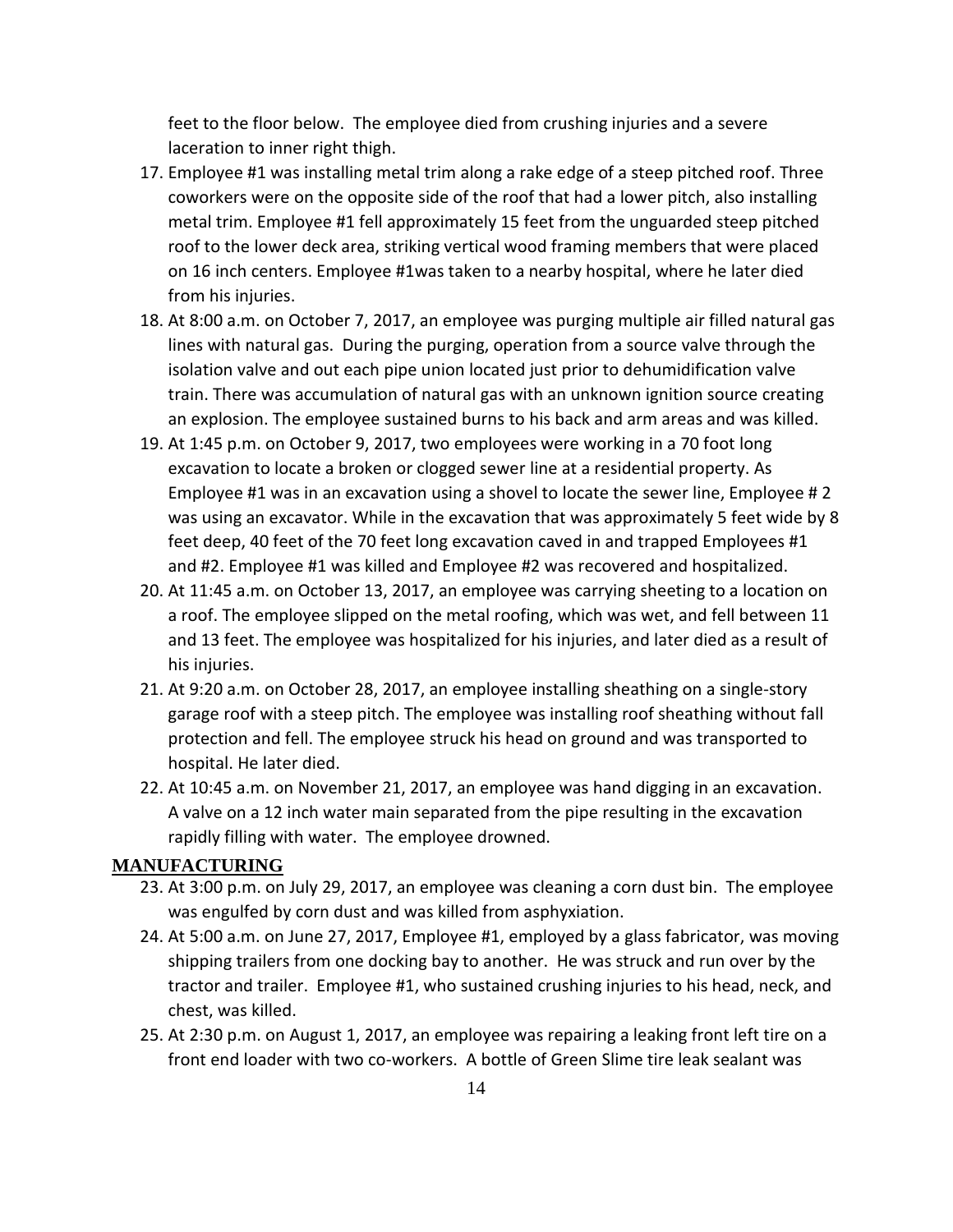injected into the tire and an ether-based starting fluid was sprayed into the tire. The starting fluid was lit with a propane torch, causing the tire to seat against the wheel bead. At this point, the employee took an air hose and inflated the tire while holding the air chuck on the tire valve and standing in front of the wheel. The outer portion of the multi-piece rim blew off and lacerated the employee's neck, killing him.

- 26. At 1:00 p.m. on March 7, 2017, an employee was searching for an air leak in the furnace door. The door became over pressurized and the end cap ruptured striking the employee. The employee was killed by blunt force trauma to head and chest.
- 27. At approximately 10:00 a.m. on April 7, 2017, an employee was using an impact wrench just before the accident. Employee was under the part affixed to the fixture when two welded studs holding it to the support arms broke. The 3,000 pound part fell atop the employee working beneath it. At the time of the accident, the positioner arms were inverted so that the part was upside down, and was supported solely by the two butt welded bolts. The employee was crushed and killed.
- 28. At 6:30 p.m. on December 22, 2017, an employee was cutting the banding off a vertical standing steel coil that weighed approximately 5,000 lbs before loading it into a press machine. The employee was struck by the steel coil when it fell over. The employee was hospitalized with fractured legs, fractured left tibia, and dislocated left knee cap. The employee later died from complications.

#### <span id="page-15-0"></span>**TRANSPORTATION & WAREHOUSING**

- 29. At approximately 7:00 p.m. on February 1, 2017, an employee was assisting truck mechanics in the repair of a tire which was leaking air. The employee was standing in front of the leaking tire after having noticed a piece of metal that had punctured the tire and was waiting with a mechanic while a second mechanic retrieved a tire repair kit. Prior to identifying the tire puncture, numerous attempts were made to add air to the tire. The employee was standing approximately 3-feet directly in front of a tire mounted on a semi-truck that was in the process of being repaired when the side wall of the tire ruptured exploding compressed air outwards towards the employee. The employee was blown off his feet and thrown approximately 6-feet backwards consequently striking his head on the floor. The employee's head struck the floor resulting in a concussion and closed head injury. The employee was killed.
- 30. At 2:00 p.m. on August 9, 2017, a heavy duty semi-tractor mechanic was retrieving an electronic relay from a wrecked semi-tractor to test. The damaged semi-tractor was on a low-boy trailer in the company's northwest corner of yard awaiting disposition and/or scrapping. The mechanic climbed up onto the approximate 20-inch low-boy trailer and was removing the relay from damaged truck, when he fell backwards, striking his head on the concrete below. The employee sustained a traumatic brain injury, subdural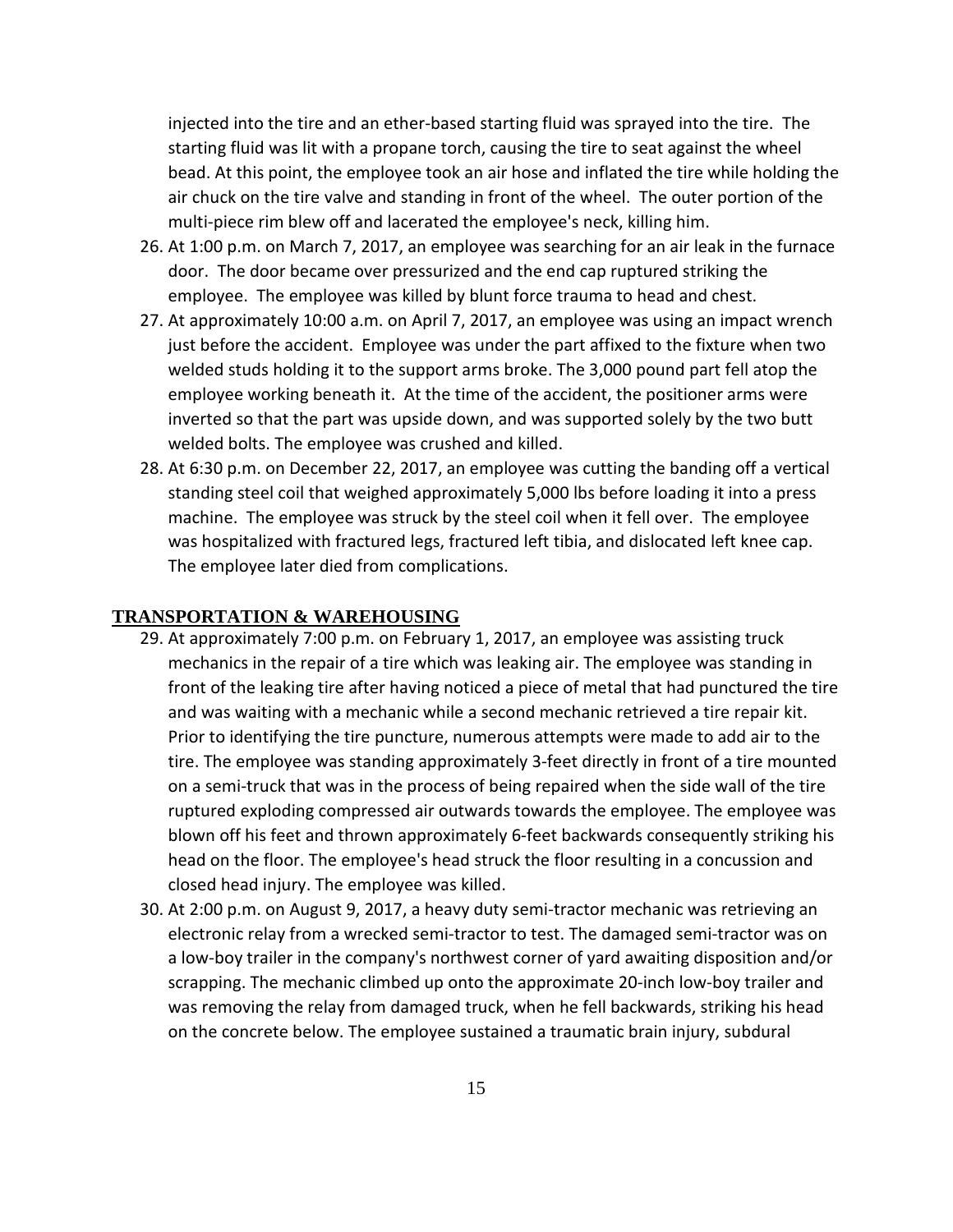hematoma. The employee never regained consciousness and passed away 10 days later on August 19, 2017 at approximately 4:15 p.m. at the hospital.

31. At 9:00 a.m. on October 23, 2017, an employee was working underneath a disabled fullsize bus where the front tires were supported by wooden blocks. The employee was partially under the raised front end when it rolled off of the supports and struck him, crushing his head.

# <span id="page-16-0"></span>**ADMINISTRATIVE & SUPPORT & WASTE MANAGEMENT & REMEDIATION SERVICES**

- 32. At 7:15 a.m. on September 22, 2017, Employee #1 was placing sections of cardboard between different materials in the back of an open top semi-trailer. The employee stepped onto the multi-shell grab attached to the material handler to descend to the ground from the back of the semi-trailer. The multi-shell grab was holding a 4,500 pound steel packer, which the employee was standing on during transport. The packer shifted in the multi-shell grab and the employee fell approximately eight feet to the ground. The packer dislodged from the multi-shell grab, and fell onto the employee, killing him.
- 33. At 7:15 a.m. on September 29, 2017, Employee #1 was standing at the controls of a rear load mobile refuse packer on the street side, during a routine trash pick-up stop. A motor vehicle attempted to pass the refuse truck and struck the employee. The employee sustained fractured bilateral femurs of both legs, fractured left ribs (#5-8), multiple abrasions and lacerations to both legs, and fractured vertebrae (L2-L5). Surgery was performed later that same evening, but Employee #1 died the next morning from complications.
- 34. At 9:15 a.m. on November 17, 2017, an employee was performing tree trimming from an articulating arm aerial lift bucket. While attempting to free the bucket from a branch on the tree, the bucket rapidly descended then moved forward and upward ejecting the employee from a height of approximately 15 to 20 feet above grade. The employee impacted head first onto a sidewalk and was killed.

#### <span id="page-16-1"></span>**EDUCATIONAL SERVICES**

35. At 2:30 p.m. on December 15, 2017, an employee was walking on the sidewalk after exiting from inside the school. The employee slipped and fell, and fractured his right hip. The employee was taken to the hospital and received medical attention related to the injury. The employee later died due to complications from pre-existing heart disease. The employee slipped and fell due to icy/snowy/slushy conditions on the walking surface causing a fracture to his right hip.

#### <span id="page-16-2"></span>**ARTS, ENTERTAINMENT & RECREATION**

36. At 6:00 p.m. on December 26, 2017, an employee was removing a tree limb approximately 17 feet above the ground with a gas powered chainsaw while on a